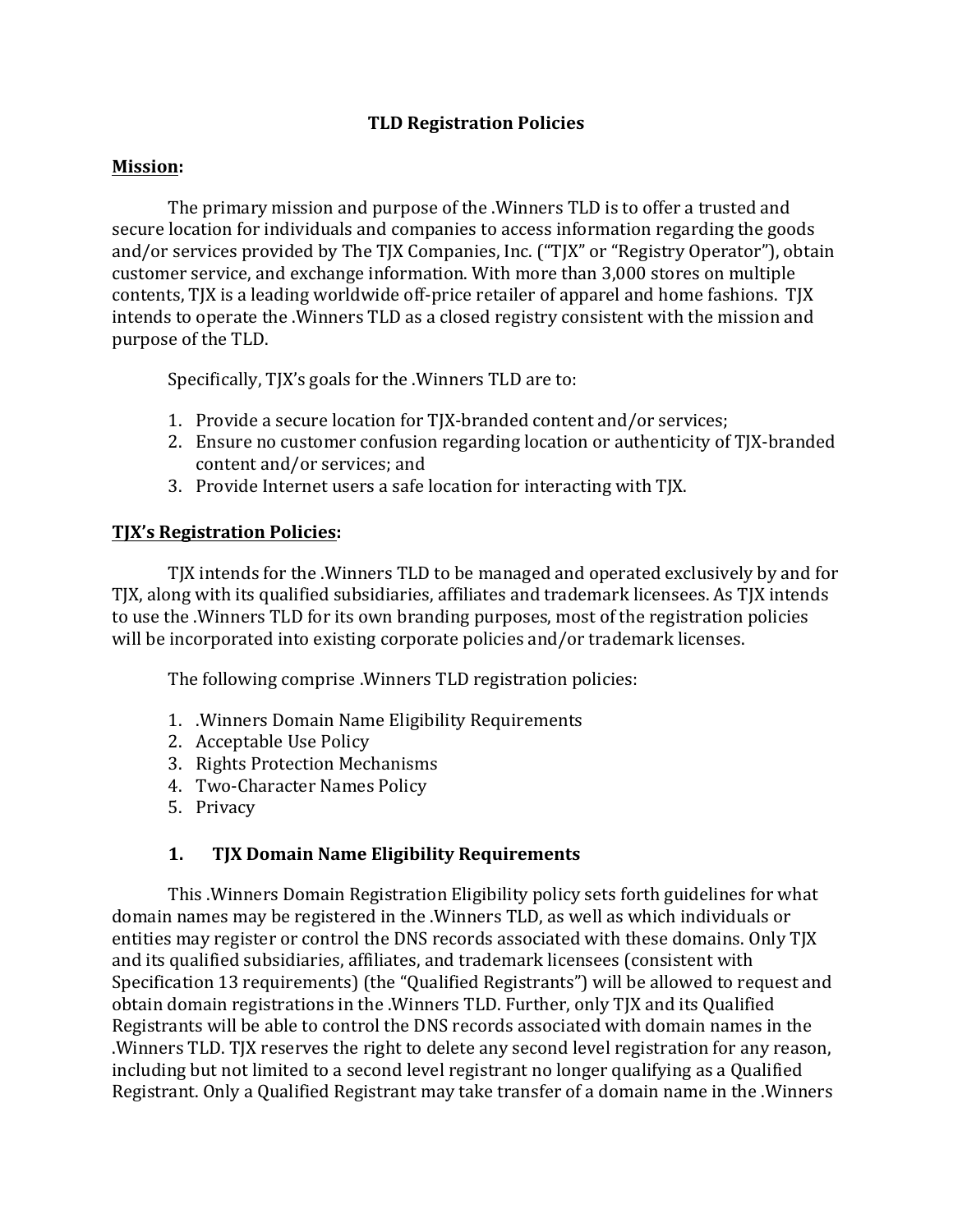TLD. Should a registrant of a domain name in the .Winners TLD cease to be a Qualified Registrant, Registry Operator (as defined herein) will revoke the domain name registration or will transfer the domain name to another Qualified Registrant that Registry Operator selects, at its sole discretion.

TJX reserves the right to modify its Domain Name Eligibility Requirements in its sole discretion, in accordance with ICANN regulation, and without prior notice, as well as the internal procedures established for requesting, approving, and registering names in the .Winners TLD. 

# **2.** Acceptable Use Policy

This Acceptable Use Policy sets forth the criteria and procedures by which TJX can lock, cancel, suspend, transfer or take ownership of a domain name in the .Winners TLD, either temporarily or permanently. The Acceptable Use policy may be invoked if a domain name in the .Winners TLD is being used in a manner that appears to threaten the stability, integrity or security of the .Winners TLD or in a fashion that may put the safety and security of a .Winners TLD registrant or user at risk or otherwise violates a TJX policy or procedure. The process also allows the Registry Operator to take preventive measures to avoid criminal or security threats.

The Acceptable Use Policy may be triggered through a variety of channels, including, among others, private complaint, public alert, government or law enforcement agency outreach, or on-going monitoring the Registry Operator or its partners. In all cases, Registry Operator or its designees will alert the sponsoring registrar(s) about any identified threats.

The following are some (but not all) activities that may trigger rapid domain takedown: 

- Phishing: the attempt by a third party to acquire personally identifiable information by masquerading as a TJX website.
- Pharming: the redirection of Internet users to websites other than those the user intends to visit, usually through unauthorized changes to the Hosts file on a victim's computer or DNS records in DNS servers.
- Dissemination of Malware: the intentional creation and distribution of "malicious" software designed to infiltrate a computer system without the owner's consent, including, without limitation, computer viruses, worms, key loggers, and Trojans.
- Fast Flux Hosting: a technique used to shelter Phishing, Pharming and Malware sites and networks from detection and to frustrate methods employed to defend against such practices, whereby the IP address associated with fraudulent websites are changed rapidly so as to make the true location of the sites difficult to find.
- Botnetting: the development and use of a command, agent, motor, service, or software which is implemented:  $(1)$  to remotely control the computer or computer system of an Internet user without their knowledge or consent, (2) to generate direct denial of service ("DDOS") attacks.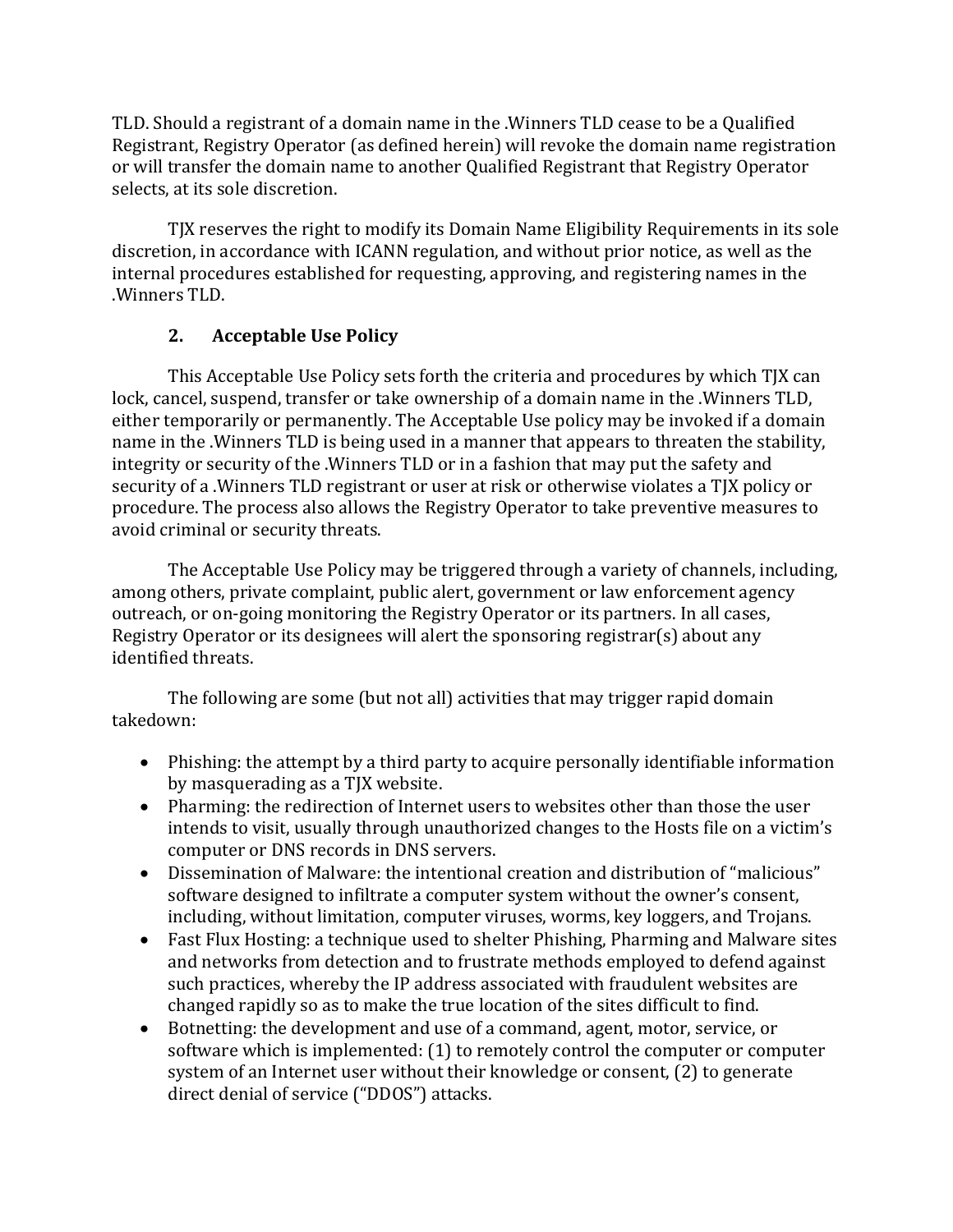- Malicious Hacking: the attempt to gain unauthorized access (or exceed the level of authorized access) to a computer, information system, user account or profile, database, or security system.
- Child Pornography: the storage, publication, display and/or dissemination of pornographic materials depicting individuals under the age of majority in the relevant jurisdiction.

Registry Operator reserves the right, in its sole discretion, to take any administrative and operational actions necessary, including, but not limited to, the use of computer forensics and information security technological services in order to implement the Acceptable Use Policy. In addition, Registry Operator reserves the right to deny, cancel, suspend, transfer, or otherwise alter any registration or transaction, or to place any domain  $name(s)$  on registry lock, hold or similar status, that it deems necessary, in its discretion  $(1)$ to protect the integrity and stability of the registry;  $(2)$  to comply with any applicable laws, government rules or requirements, requests of law enforcement, or any dispute resolution process; (3) to avoid any liability, civil or criminal, on the part of Registry Operator as well as its affiliates, subsidiaries, officers, directors, and employees; (4) to enforce the terms of the registration agreement or  $(5)$  to correct mistakes made by Registry Operator or any Registrar in connection with a domain name registration. TJX also reserves the right to place upon registry lock, hold or similar status a domain name during resolution of a dispute or court proceeding or to enforce the .Winners TLD Domain Name Eligibility Requirements.

Registry Operator reserves the right to modify this Acceptable Use Policy without prior notice and in its sole discretion as allowed by ICANN policy and regulation.

# **3. Rights Protection Mechanisms**

TJX is committed to following all mandatory ICANN rights protection mechanisms aimed at protecting third party intellectual property rights within the .Winners TLD. TJX plans to operate and maintain the .Winners space as an extension of its current branding activities and to limit the registration and control of DNS records associated with .Winners domain names to TJX and its Qualified Registrants; therefore, it is highly unlikely that names under . Winners would infringe upon the intellectual property rights of third parties.

Nevertheless, TJX plans to implement all Rights Protection Mechanisms ("RPMs") as required by ICANN, including:

- Implementation of the Trademark Claims Process
- Implementation of the Uniform Dispute Resolution Policy ("UDRP")
- Implementation of the Uniform Rapid Suspension ("URS") mechanism

### **4. Two-Character Names Policy**

Pursuant to the polices outlined above, Registry Operator and its Qualified Registrants will be the sole registrants of all domain names within the .Winners TLD.